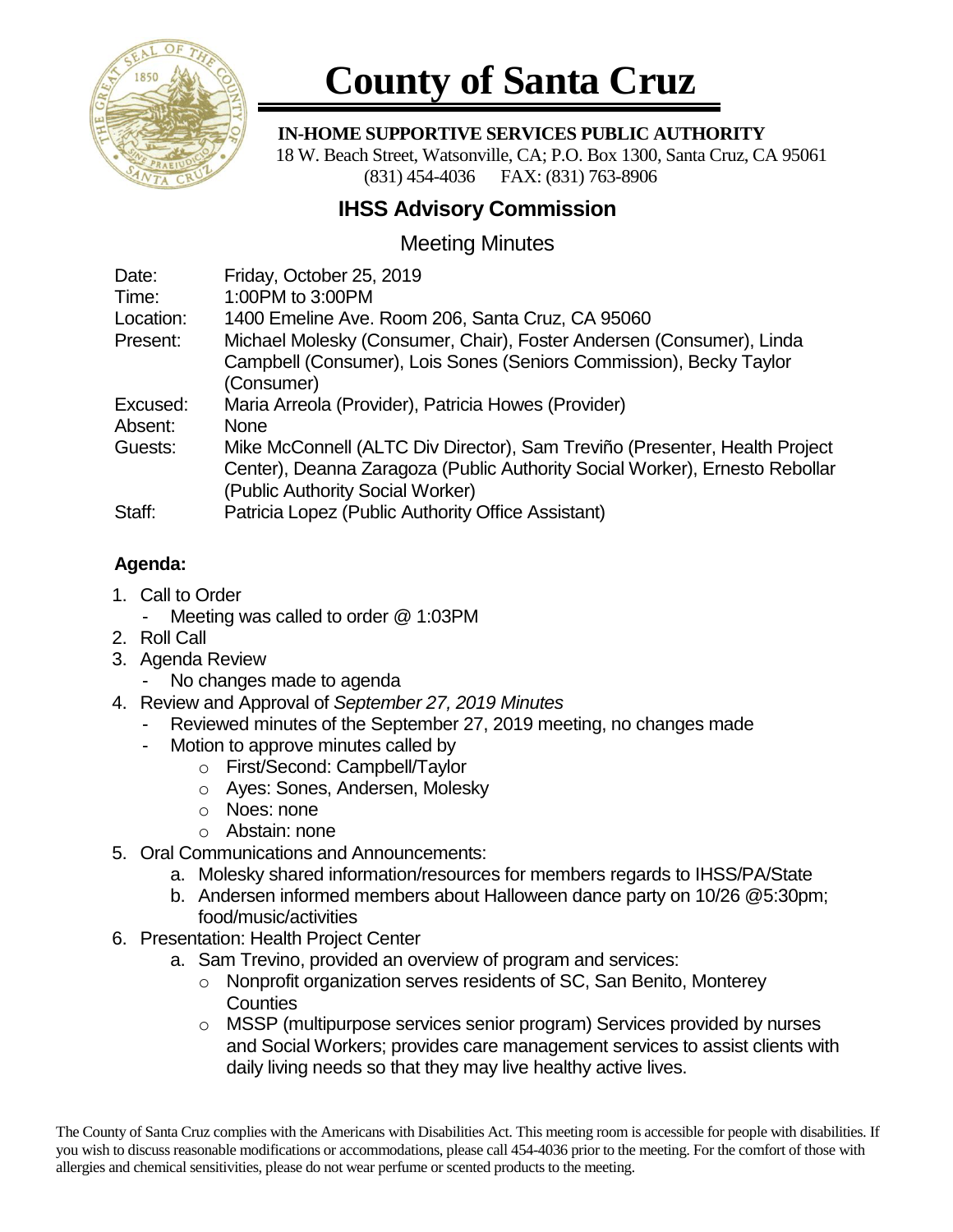- o Del Mar Caregiver Resource Center: supports family caregivers of adults living with a cognitive disorder; SW's provide services and assistance with information, referral and emotional support.
- o Education and Training: regular education workshops throughout tri-county region
- o IHSS trainings for providers
- 7. Correspondence
	- a. No correspondence was presented
- 8. Updates/Housekeeping
	- a. Topics & Speakers
		- i. Sones confirmed; presenter with San Francisco County's Homebridge program will present for November 2019 Commission Meeting.
		- ii. No meeting for December 2019
	- b. Commission Vacancies
		- i. No updates
- 9. Public Safety Power Shutoff Discussion
	- a. Molesky reported that network failed them, but they do have a new number that has been tested and working, website also working.
	- b. Campbell shared that Southern California has specific equipment installed on power lines; when line senses a problem instantly turns off particular line before it hits ground.
	- c. Andersen shared experience given by provider that also works for two other consumers that depend on special equipment; power came on just in time that they didn't have to go to hospital.
- 10. Joint Commission Meeting Follow Up Emergency Preparedness (Chair)
	- a. Molesky reported that Commission on Disabilities is to do Emergency preparedness; he mentioned that we are responsible for about 500 clients, it's our task to look out for them. We will coordinate and share information and cover the Emergency Disaster preparedness for vulnerable population.
	- b. Sones shared about a grant received, and purpose is to get Emergency preparedness information out to three vulnerable populations: low income families with children, seniors and homeless.
	- c. Campbell shared the 'My Shake' App. (earthquake detection App)
- 11. IHSS Program Updates (McConnell)
	- a. McConnell provided the following IHSS Program Updates:
		- i. McConnell reported on things to prepare for future and that it was not done this time is to assist people in assisting living facilities.
		- ii. Master plan on aging has a listening teleconference 10/31/19; our association for county welfare directors (CDWA) worked with subcommittee and put together a plan of things for them to work on.
		- iii. One of the big things is to be able to provide long-term care management for our clients; we have two PHNs that do long-term care management – the TLC (transforming lives with care) unit hired a Senior Mental specialist.
- 12.Public Authority Updates
	- a. Rebollar provided the following Public Authority update:
		- i. Registry:
			- 1. Currently has 178 active providers; of these 83 are available for additional work. Average hours for work =25 p/wk.